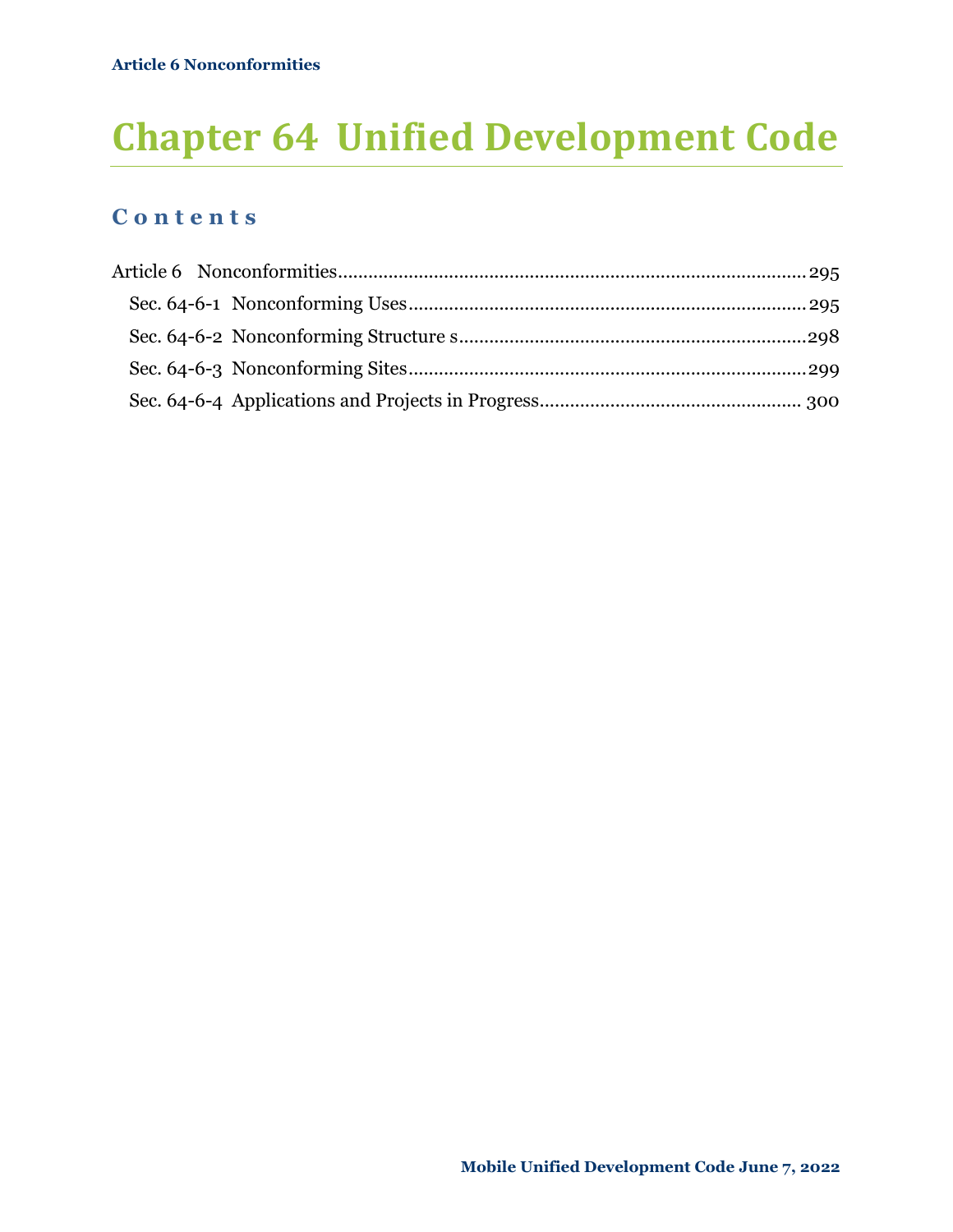## <span id="page-1-0"></span>**A r t i c l e 6 N o n c o n f o r m i t i e s**

## <span id="page-1-1"></span>**Sec. 64-6-1 Nonconforming Uses**

- **A.** Expansion or Enlargement of Nonconforming Uses A Nonconforming Use may be extended only within the Site or Premises on which the Nonconforming Use was located on the Effective Date.
- **B.** Continuance of Nonconforming Uses
	- **1.** Except as provided below, the lawful operation of a Nonconforming Use as that use existed at any time within two (2) years prior to the effective date may be continued.
	- **2.** If the number of dwelling units in a building exceeds the density permitted in the applicable zoning district, then the number of dwelling units shall not be increased.
- **C.** Abandonment of Nonconforming Uses
	- **1.** A Nonconforming Use that has been abandoned or discontinued for a period of two years shall not thereafter be re-established.
	- **2.** Factors to be considered in determining whether a use has been abandoned or discontinued, may include, but are not limited to:
		- **(a)** Utilities such as water, gas and electricity to the property, have been disconnected;
		- **(b)** The property, buildings and grounds have fallen into disrepair;
		- **(c)** Signs or external indications of the existence of the Nonconforming Use have been removed;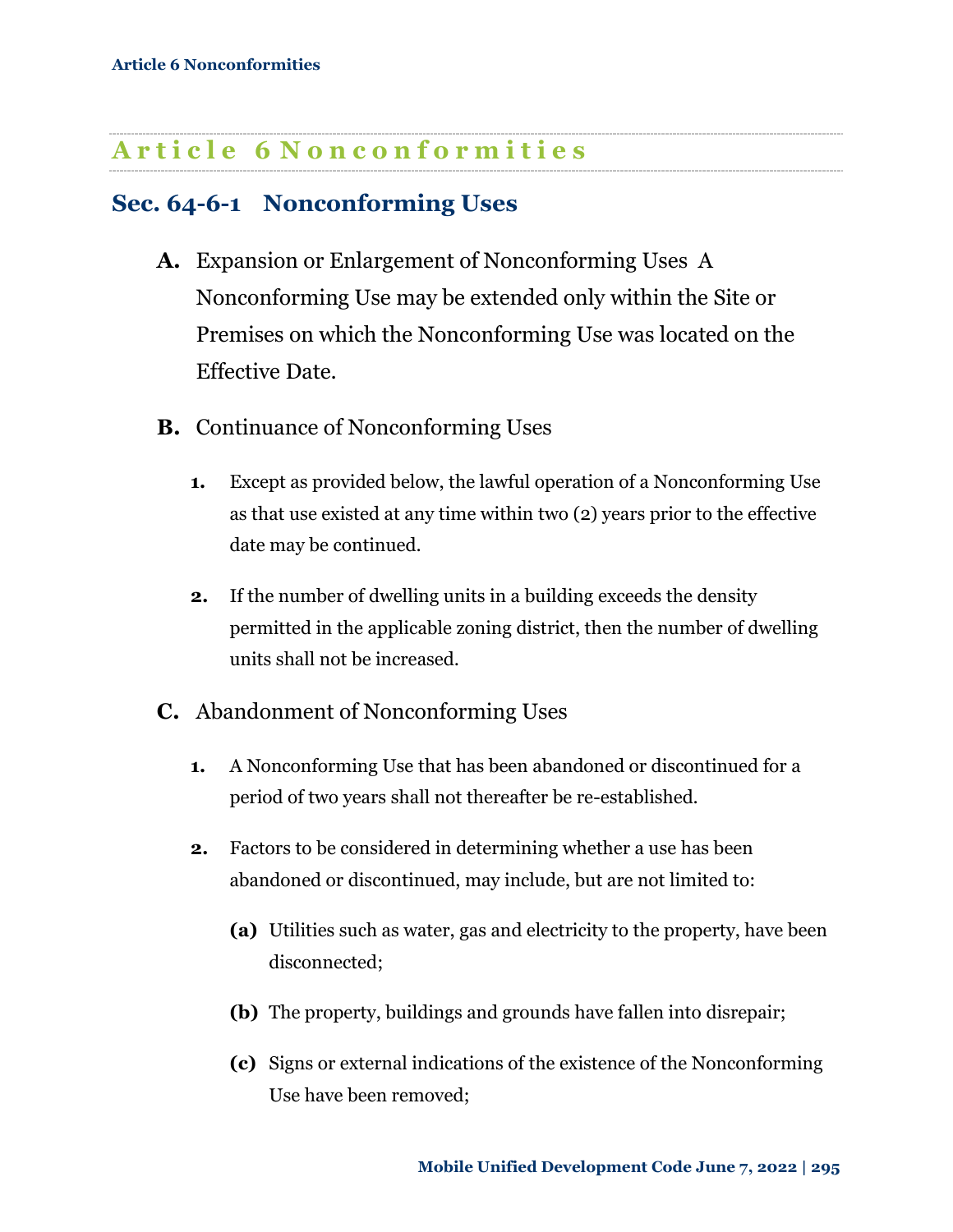- **(d)** Equipment or fixtures which are necessary for the operation of the Nonconforming Use have been removed; and
- **(e)** Other actions have occurred which in the opinion of the Director evidence an intent on the part of the property Owner to abandon the Nonconforming Use.
- **D.** Cessation of Nonconforming Uses. Any automobile or other wrecking yard and any Junkyard existing in any residential district on the effective date of this Chapter shall, after three (3) years from that date, become a prohibited and unlawful use and shall discontinue.
- **E.** Change in Nonconforming Uses
	- **1.** A Nonconforming Use may change to a conforming use. After a Nonconforming Use changes to a conforming use, it may not change back to a Nonconforming Use.
	- **2.** A Nonconforming Use not conducted in a structure, or one in which a structure is incidental to the use of the land, shall not be changed to any other Nonconforming Use.
	- **3.** A Nonconforming Use of any classification shall not be added to an existing Nonconforming Use. However, a Nonconforming Use may be changed to another Nonconforming Use permitted by right in that zoning classification. A Nonconforming Use may change to another Nonconforming Use as indicated in [Table 64-6-1.1](#page-3-0) Chart of Non-[Conforming Uses](#page-3-0) below. However, a Nonconforming Use changed to another Nonconforming Use allowed in a lower zoning classification shall not change back to the former Nonconforming Use or higher zoning classification.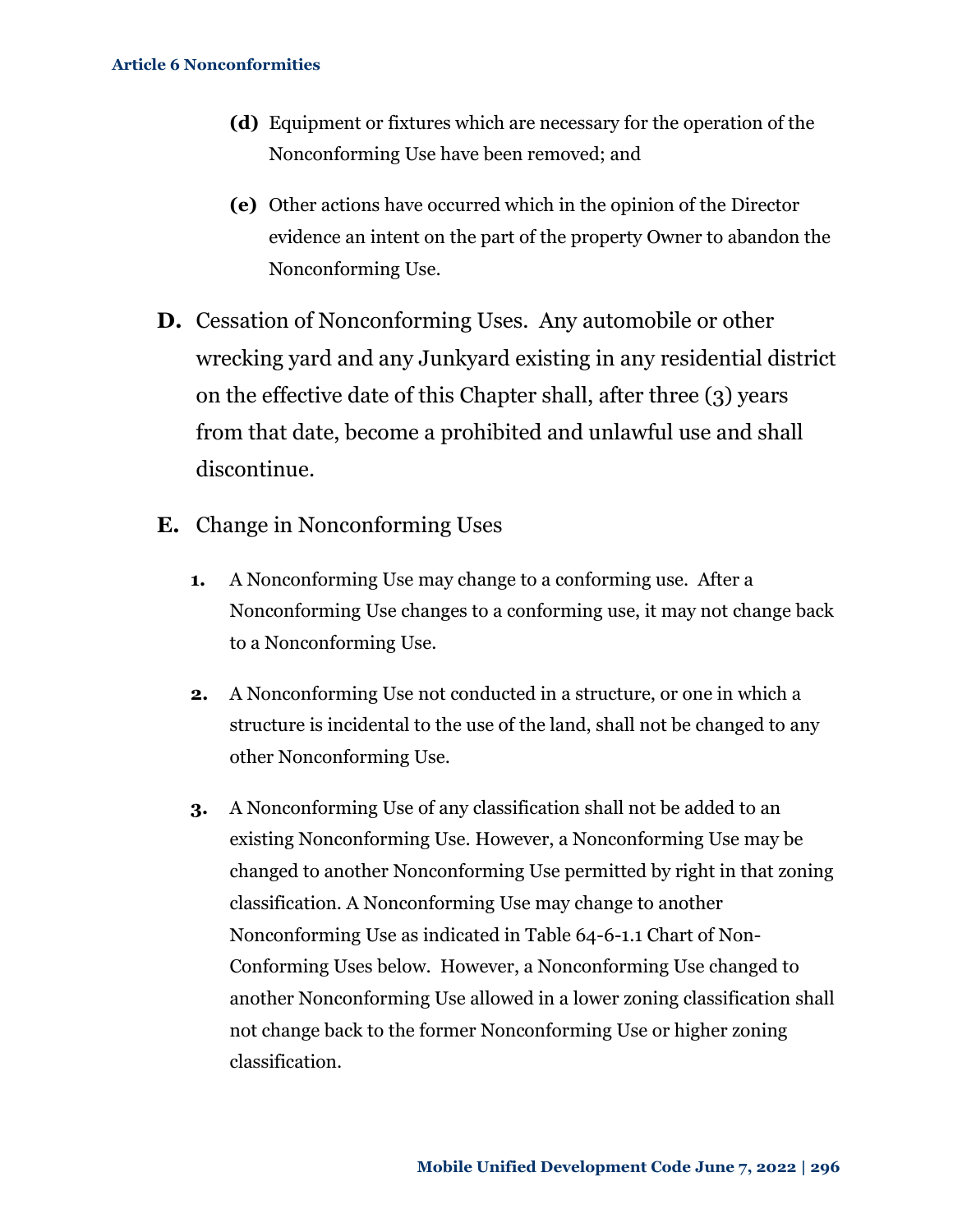#### **Article 6 Nonconformities**

#### *Table 64-6-1.1 Chart of Non-Conforming Uses*

<span id="page-3-0"></span>

|                                  |               | <b>Less Intense Use</b> |               |               |               |               | <b>Use Classification</b> |               |               |               |               |               |               |               |               | <b>More Intense Use</b> |               |              |              |  |
|----------------------------------|---------------|-------------------------|---------------|---------------|---------------|---------------|---------------------------|---------------|---------------|---------------|---------------|---------------|---------------|---------------|---------------|-------------------------|---------------|--------------|--------------|--|
| <b>Zoning</b><br><b>District</b> | $R - A$       | $R-1$                   | $R-2$         | $R-3$         | $R - B$       | $T-B$         | $H-B$                     | $B-1$         | $LB-2$        | $B-2$         | <b>MM</b>     | $B-3$         | $B-4$         | $B-5$         | <b>CW</b>     | $1-1$                   | <b>ML</b>     | $I - 2$      | <b>MH</b>    |  |
| $R-A$                            | п             | $\leftarrow$            | $\leftarrow$  | $\leftarrow$  | $\leftarrow$  | $\leftarrow$  | $\leftarrow$              | $\leftarrow$  | $\leftarrow$  | $\leftarrow$  | $\leftarrow$  | $\leftarrow$  | $\leftarrow$  | $\leftarrow$  | $\leftarrow$  | $\leftarrow$            | $\leftarrow$  | $\leftarrow$ | $\leftarrow$ |  |
| $R-1$                            | $\rightarrow$ | п                       | $\leftarrow$  | $\leftarrow$  | $\leftarrow$  | $\leftarrow$  | $\leftarrow$              | $\leftarrow$  | $\leftarrow$  | $\leftarrow$  | $\leftarrow$  | $\leftarrow$  | $\leftarrow$  | $\leftarrow$  | $\leftarrow$  | $\leftarrow$            | $\leftarrow$  | $\leftarrow$ | $\leftarrow$ |  |
| $R-2$                            | $\rightarrow$ | $\rightarrow$           | п             | $\leftarrow$  | $\leftarrow$  | $\leftarrow$  | $\leftarrow$              | $\leftarrow$  | $\leftarrow$  | $\leftarrow$  | $\leftarrow$  | $\leftarrow$  | $\leftarrow$  | $\leftarrow$  | $\leftarrow$  | $\leftarrow$            | $\leftarrow$  | $\leftarrow$ | $\leftarrow$ |  |
| $R-3$                            | $\rightarrow$ | $\rightarrow$           | $\rightarrow$ | п             | $\leftarrow$  | $\leftarrow$  | $\leftarrow$              | $\leftarrow$  | $\leftarrow$  | $\leftarrow$  | $\leftarrow$  | $\leftarrow$  | $\leftarrow$  | $\leftarrow$  | $\leftarrow$  | $\leftarrow$            | $\leftarrow$  | $\leftarrow$ | $\leftarrow$ |  |
| $R - B$                          | $\rightarrow$ | $\rightarrow$           | $\rightarrow$ | $\rightarrow$ | п             | $\leftarrow$  | $\leftarrow$              | $\leftarrow$  | $\leftarrow$  | $\leftarrow$  | $\leftarrow$  | $\leftarrow$  | $\leftarrow$  | $\leftarrow$  | $\leftarrow$  | $\leftarrow$            | $\leftarrow$  | $\leftarrow$ | $\leftarrow$ |  |
| $T-B$                            | $\rightarrow$ | $\rightarrow$           | $\rightarrow$ | $\rightarrow$ | $\rightarrow$ | п             | $\leftarrow$              | $\leftarrow$  | $\leftarrow$  | $\leftarrow$  | $\leftarrow$  | $\leftarrow$  | $\leftarrow$  | $\leftarrow$  | $\leftarrow$  | $\leftarrow$            | $\leftarrow$  | $\leftarrow$ | $\leftarrow$ |  |
| $H-B$                            | $\rightarrow$ | $\rightarrow$           | $\rightarrow$ | $\rightarrow$ | $\rightarrow$ | $\rightarrow$ | п                         | $\leftarrow$  | $\leftarrow$  | $\leftarrow$  | $\leftarrow$  | $\leftarrow$  | $\leftarrow$  | $\leftarrow$  | $\leftarrow$  | $\leftarrow$            | $\leftarrow$  | $\leftarrow$ | $\leftarrow$ |  |
| $B-1$                            | $\rightarrow$ | $\rightarrow$           | $\rightarrow$ | $\rightarrow$ | $\rightarrow$ | $\rightarrow$ | $\rightarrow$             | п             | $\leftarrow$  | $\leftarrow$  | $\leftarrow$  | $\leftarrow$  | $\leftarrow$  | $\leftarrow$  | $\leftarrow$  | $\leftarrow$            | $\leftarrow$  | $\leftarrow$ | $\leftarrow$ |  |
| $LB-2$                           | $\rightarrow$ | $\rightarrow$           | $\rightarrow$ | $\rightarrow$ | $\rightarrow$ | $\rightarrow$ | $\rightarrow$             | $\rightarrow$ | п             | $\leftarrow$  | $\leftarrow$  | $\leftarrow$  | $\leftarrow$  | $\leftarrow$  | $\leftarrow$  | $\leftarrow$            | $\leftarrow$  | $\leftarrow$ | $\leftarrow$ |  |
| $B-2$                            | $\rightarrow$ | $\rightarrow$           | $\rightarrow$ | $\rightarrow$ | $\rightarrow$ | $\rightarrow$ | $\rightarrow$             | $\rightarrow$ | $\rightarrow$ | п             | $\leftarrow$  | $\leftarrow$  | $\leftarrow$  | $\leftarrow$  | $\leftarrow$  | $\leftarrow$            | $\leftarrow$  | $\leftarrow$ | $\leftarrow$ |  |
| <b>MM</b>                        | $\rightarrow$ | $\rightarrow$           | $\rightarrow$ | $\rightarrow$ | $\rightarrow$ | $\rightarrow$ | $\rightarrow$             | $\rightarrow$ | $\rightarrow$ | $\rightarrow$ | п             | $\leftarrow$  | $\leftarrow$  | $\leftarrow$  | $\leftarrow$  | $\leftarrow$            | $\leftarrow$  | $\leftarrow$ | $\leftarrow$ |  |
| $B-3$                            | $\rightarrow$ | $\rightarrow$           | $\rightarrow$ | $\rightarrow$ | $\rightarrow$ | $\rightarrow$ | $\rightarrow$             | $\rightarrow$ | $\rightarrow$ | $\rightarrow$ | $\rightarrow$ | п             | $\leftarrow$  | $\leftarrow$  | $\leftarrow$  | $\leftarrow$            | $\leftarrow$  | $\leftarrow$ | $\leftarrow$ |  |
| $B-4$                            | $\rightarrow$ | $\rightarrow$           | $\rightarrow$ | $\rightarrow$ | $\rightarrow$ | $\rightarrow$ | $\rightarrow$             | $\rightarrow$ | $\rightarrow$ | $\rightarrow$ | $\rightarrow$ | $\rightarrow$ | п             | $\leftarrow$  | $\leftarrow$  | $\leftarrow$            | $\leftarrow$  | $\leftarrow$ | $\leftarrow$ |  |
| $B-5$                            | $\rightarrow$ | $\rightarrow$           | $\rightarrow$ | $\rightarrow$ | $\rightarrow$ | $\rightarrow$ | $\rightarrow$             | $\rightarrow$ | $\rightarrow$ | $\rightarrow$ | $\rightarrow$ | $\rightarrow$ | $\rightarrow$ | п             | $\leftarrow$  | $\leftarrow$            | $\leftarrow$  | $\leftarrow$ | $\leftarrow$ |  |
| CW                               | $\rightarrow$ | $\rightarrow$           | $\rightarrow$ | $\rightarrow$ | $\rightarrow$ | $\rightarrow$ | $\rightarrow$             | $\rightarrow$ | $\rightarrow$ | $\rightarrow$ | $\rightarrow$ | $\rightarrow$ | $\rightarrow$ | $\rightarrow$ |               | $\leftarrow$            | $\leftarrow$  | $\leftarrow$ | $\leftarrow$ |  |
| $I-1$                            | $\rightarrow$ | $\rightarrow$           | $\rightarrow$ | $\rightarrow$ | $\rightarrow$ | $\rightarrow$ | $\rightarrow$             | $\rightarrow$ | $\rightarrow$ | $\rightarrow$ | $\rightarrow$ | $\rightarrow$ | $\rightarrow$ | $\rightarrow$ | $\rightarrow$ | п                       | $\leftarrow$  | $\leftarrow$ | $\leftarrow$ |  |
| <b>ML</b>                        | $\rightarrow$ | $\rightarrow$           | $\rightarrow$ | $\rightarrow$ | $\rightarrow$ | $\rightarrow$ | $\rightarrow$             | $\rightarrow$ | $\rightarrow$ | $\rightarrow$ | $\rightarrow$ | $\rightarrow$ | $\rightarrow$ | $\rightarrow$ | $\rightarrow$ | $\mathsf{X}$            | п             | $\mathsf{X}$ | $\leftarrow$ |  |
| $I - 2$                          | $\rightarrow$ | $\rightarrow$           | $\rightarrow$ | $\rightarrow$ | $\rightarrow$ | $\rightarrow$ | $\rightarrow$             | $\rightarrow$ | $\rightarrow$ | $\rightarrow$ | $\rightarrow$ | $\rightarrow$ | $\rightarrow$ | $\rightarrow$ | $\rightarrow$ | $\rightarrow$           | X             | п            | $\leftarrow$ |  |
| <b>MH</b>                        | $\rightarrow$ | $\rightarrow$           | $\rightarrow$ | $\rightarrow$ | $\rightarrow$ | $\rightarrow$ | $\rightarrow$             | $\rightarrow$ | $\rightarrow$ | $\rightarrow$ | $\rightarrow$ | $\rightarrow$ | $\rightarrow$ | $\rightarrow$ | $\rightarrow$ | X                       | $\rightarrow$ | X            | п            |  |

X Prohibited





■ | Properly Zoned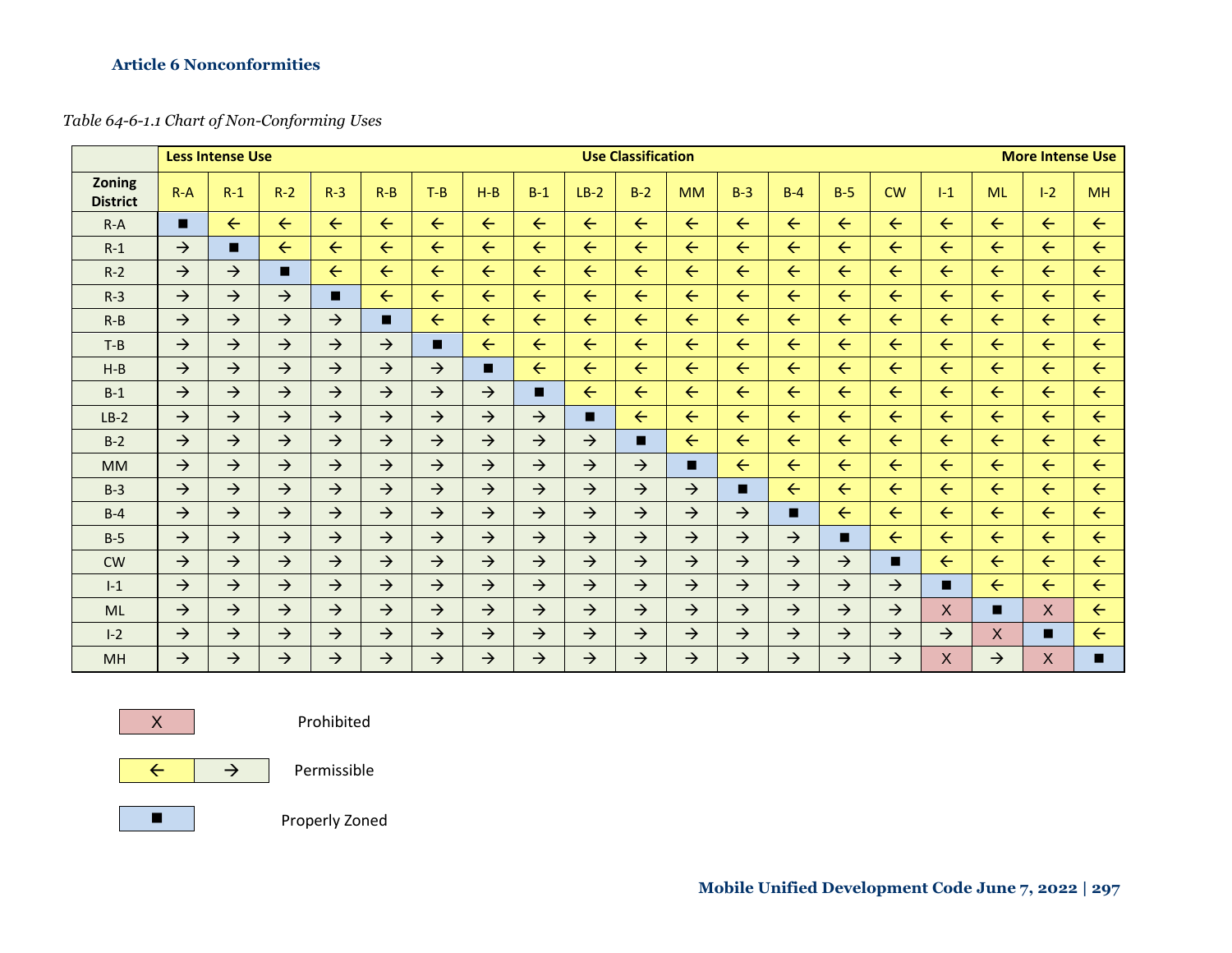### <span id="page-4-0"></span>**Sec. 64-6-2 Nonconforming Structure s**

- **A.** Continuance of Nonconforming Structures. Except as provided below, any Nonconforming Structure may be occupied if operated and maintained in a state of good repair.
- **B.** Expansion of Nonconforming Structures
	- **1.** A Nonconforming Structure may be expanded; however, the expansion shall:
		- **(a)** Conform to all zoning district requirements of Article 2;
		- **(b)** Conform to the Development Standards of this Chapter, if the expansion exceeds fifty (50) percent of the footprint of the existing structure; and
		- **(c)** Not create a new nonconformity.
- **C.** Restoration of Damaged Nonconforming Structures
	- **1.** A Nonconforming Structure damaged in any manner and from any cause may be restored, if restoration is begun within one (1) year and completed within two (2) years of the date of the damage.
	- **2.** The Board of Adjustment may grant an extension of the time periods established in subsection 1 above upon application and showing of hardship.
- **D.** Nonconforming Building Design
	- **1.** Generally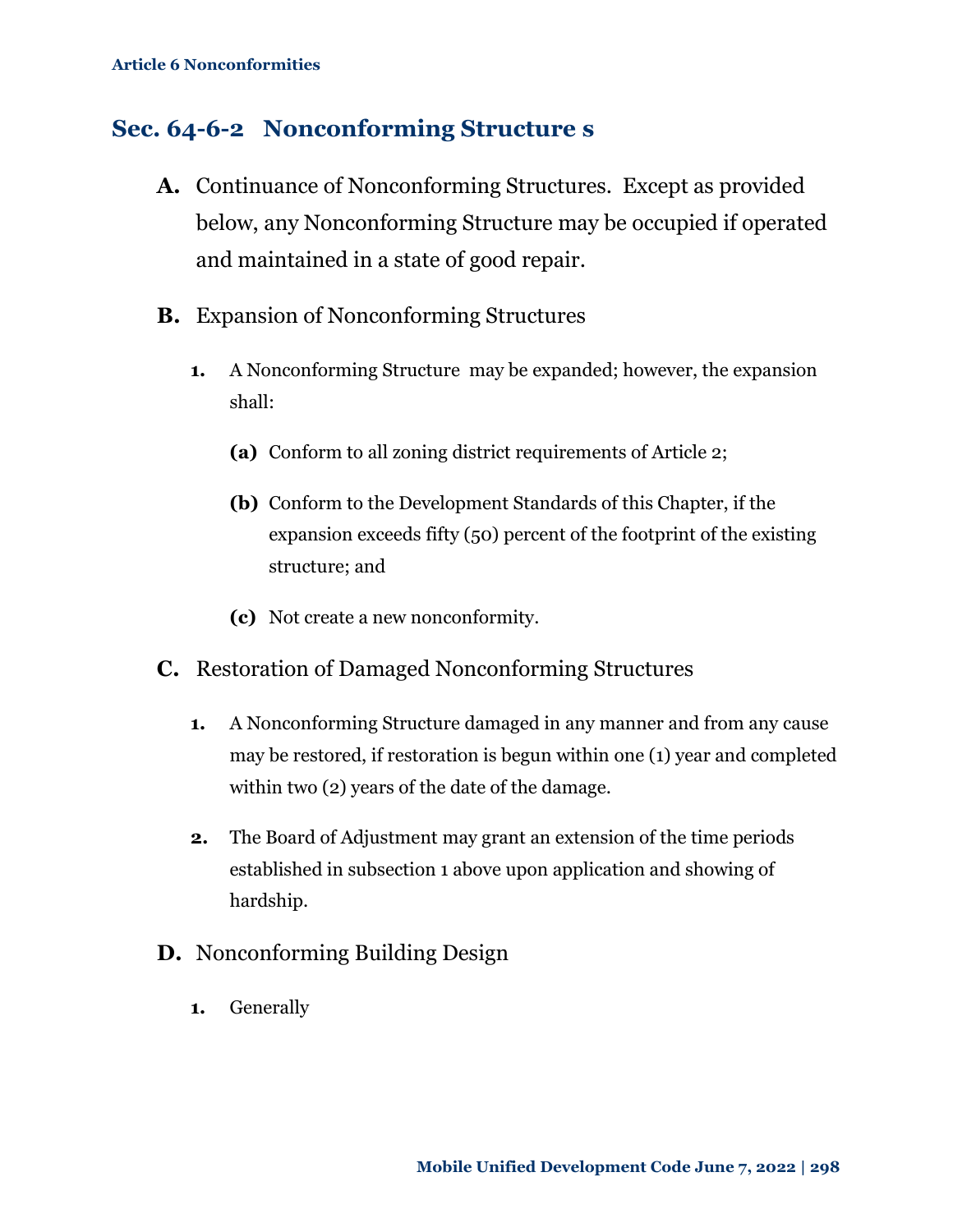- **(a)** This subsection applies to any building that is nonconforming as to the applicable Zoning District (Article 2) and Development Standards (Article 3).
- **(b)** Existing nonconforming buildings are not required to meet Building Design and Height Requirements (Article 3) unless the alterations include changes to the exterior Building Form.
- **2.** Additions to Existing Buildings must comply with all requirements of this Chapter.

## <span id="page-5-0"></span>**Sec. 64-6-3 Nonconforming Sites**

- **A.** Applicability
	- **1.** This section applies to any site or Premises that has nonconformities, including but not limited to any of the following:
		- **(a)** Parking
			- **(1)** Number of parking spaces
			- **(2)** Parking Surface
			- **(3)** Parking maneuvering area
		- **(b)** Signs
		- **(c)** Landscaping
			- **(1)** Tree planting
			- **(2)** Tree spacing
			- **(3)** Tree species
		- **(d)** Lots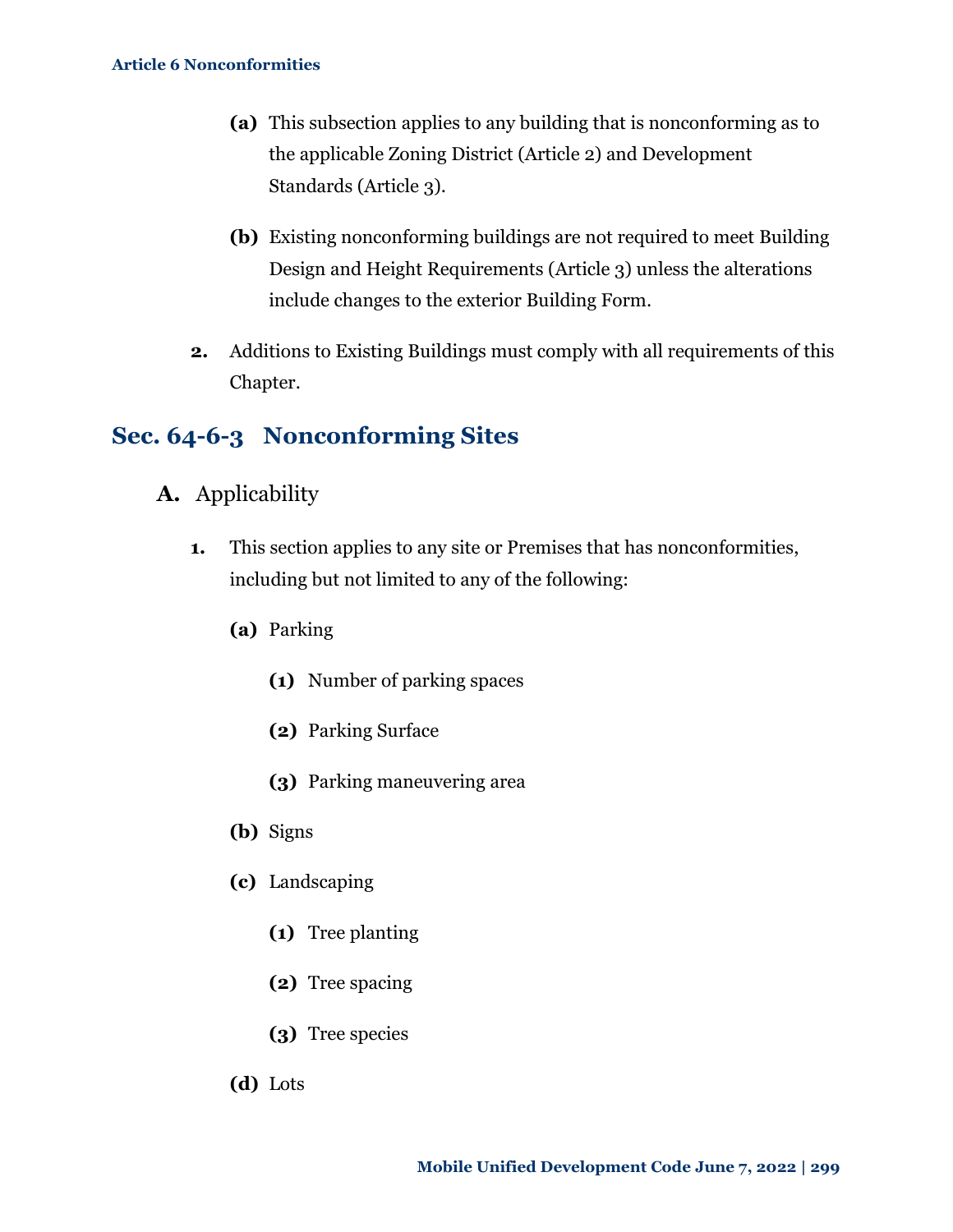- **(e)** Lighting
- **(f)** Riparian Buffer
- **(g)** Buffers
- **(h)** Open/Civic Space
- **B.** Generally
	- **1.** Building Expansion. On Nonconforming Sites or Premises, expansions that increase the total gross floor area of a structure by fifty (50) percent or more, will require all non-conforming site improvements to comply with current requirements.
	- **2.** Development Expansion. On Nonconforming Sites or Premises, expansion of the developed area of the site by fifty (50) percent or more, will require all Nonconforming Site improvements to comply with current requirements.

#### <span id="page-6-0"></span>**Sec. 64-6-4 Applications and Projects in Progress**

- **A.** Applications in Progress
	- **1.** Generally. Any application for Planning Commission, Board of Adjustment, Zoning Clearance, Sign Permit, Land Disturbance or Building Permit submitted prior to the effective date of this Chapter, shall be reviewed under the criteria and requirements in effect at the time of application submission. However, if the corresponding approvals or permits are not obtained within one-year of the effective date of this Chapter, full compliance with this Chapter shall be required.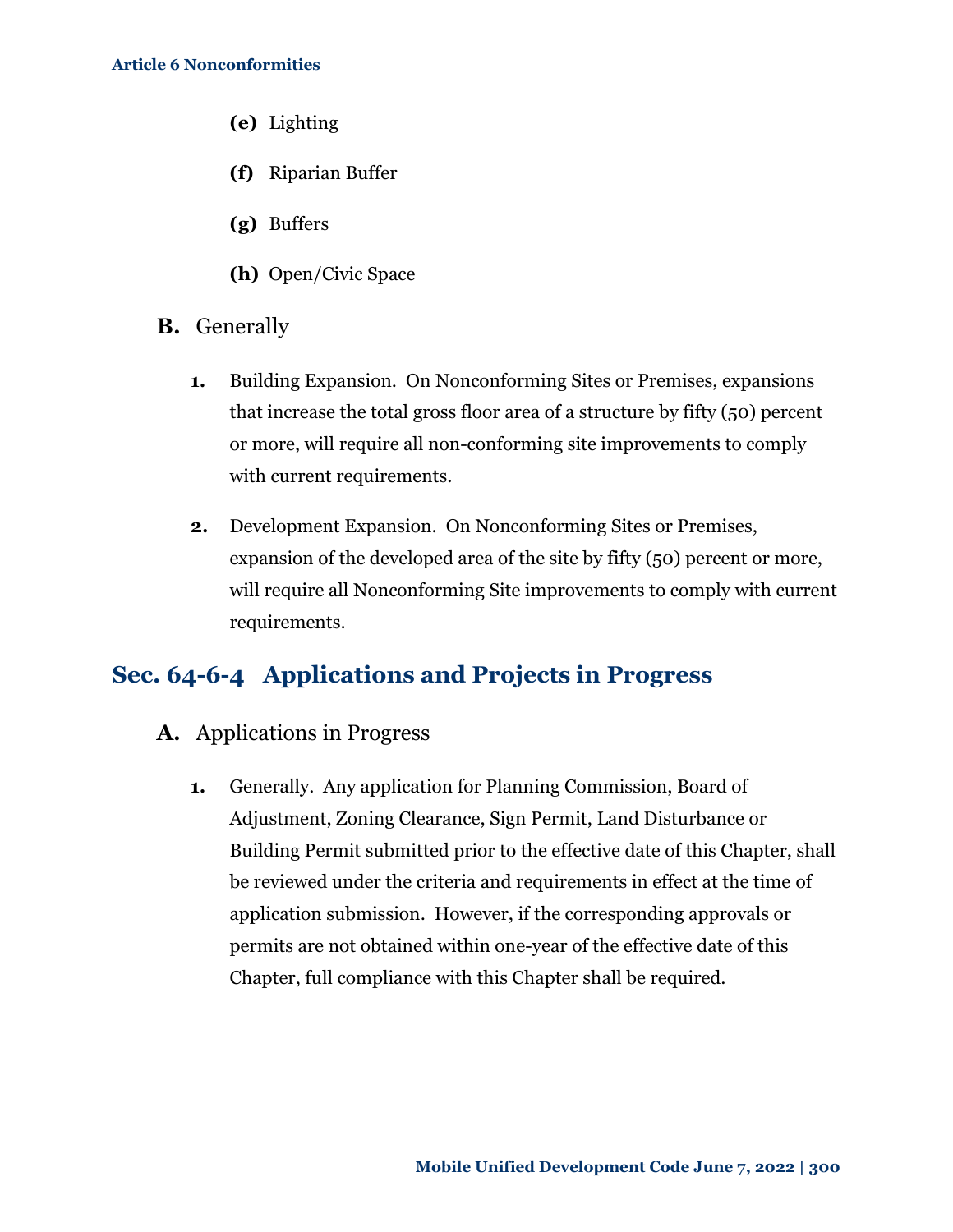#### **B.** Construction Begun or Authorized

- **1.** This Chapter does not require any change in plans, construction, or designated use of a structure if:
	- **(a)** construction was legally and actually begun prior to the effective date of this Chapter;
	- **(b)** a Land Disturbance permit was issued for the development before the effective date, and construction began prior to the expiration of the permit;
	- **(c)** a building permit was issued for the structure before the effective date, and construction began prior to the expiration of the permit; or
	- **(d)** the Board of Adjustment grants a variance.
- **2.** If a site or structure is subject to subsection 1 above, the entire site or structure must be completed prior to the expiration of the associated permits.
- **C.** Phasing
	- **1.** When a project is intended to be completed in phases, and Planning Commission and Board of Adjustment approvals were granted based upon overall development, the developer may complete each phase as approved, upon submission of documentation of the following factors:
		- **(a)** Construction plans prepared or approved regarding uncompleted phases based upon detailed surveying, architectural or engineering work; or
		- **(b)** Improvements, such as Streets, stormwater infrastructure or utilities, have been installed in phases not yet completed.